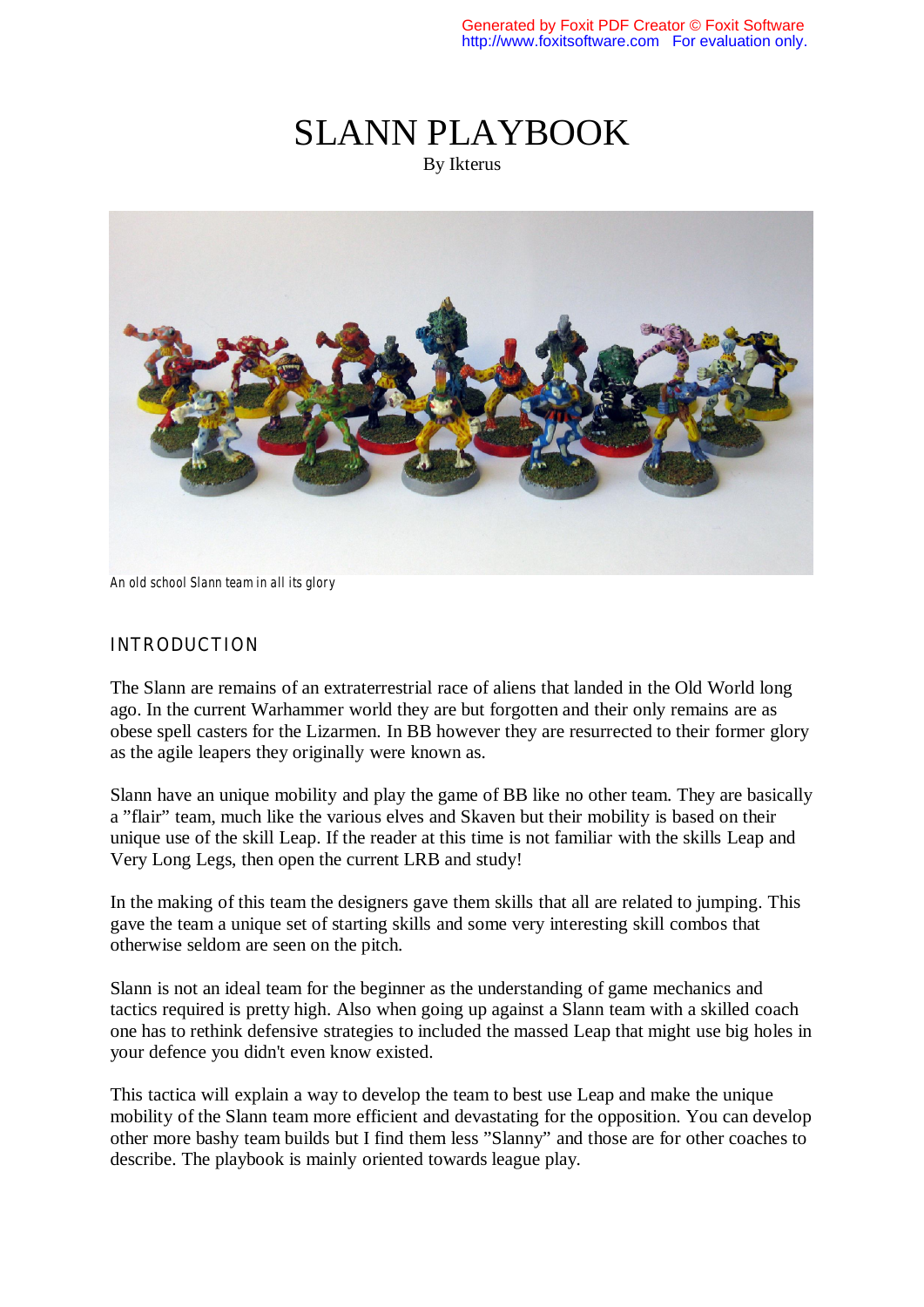## ROSTER OVERVIEW

Slann is in some ways a one trick pony. The one trick is however so versatile that the team becomes capable of great things. The team is one of the most effective in offense, seldom not managing a two turn score when wanted to do, but can also be very effective in defense, launching faster than light counter attacks defeating even the best guarded cages.

The trick is off course the skill Leap that all positionals except the big guy possesses. Combined with Very Long Legs it means that all your players can Leap to any square two squares away, no matter how well guarded, on 3+ or better. Leap also is one the very few skills that don't have a counter skill (only tentacles are to worry about) and there are no negative modifiers when using the skill

This ability often results in the opposition having to come up with a totally different defence as the regular screens and cages are virtually non-effective against a well developed Slann team.

The Slann are pretty tough, most of your players having the "standard" 8 AV, which makes them more resilient than most other agility teams.

What the team suffers from is being dice heavy. Much like the various Elf teams you'll find yourself rolling a lot of dice unless you've planned your game well. The trick is to not use Leap unless you have to but let the abundance of the skill make opponent adapt to the ever present threat of a well timed Leap.

Your job as a Slann coach is to score, quickly, and then hassle the opposition making them drop the ball or score prematurely. Getting the ball loose on defence is essential as Slann are great ball retrievers and often manage to score on defence.

Read on and I'll tell you how to do it.

#### GENERAL TACTICS

Slann can score quickly. They are probably tied as best scorers with the fast elf teams and Skaven (not counting one turn scorers). Often scoring quickly is the best tactic with Slann. This is because Slann are also very good at exploiting others mistakes and getting the ball loose for rapid counter attacks.

Slann are probably one of the teams that are most improved by AG increases and any player (Krox not included) should grab AG increases at all times.

#### **Offense**

To score quickly you need Catchers.

I find it essential to have four Catchers on the team. There are other builds possible but with Slann you want to score often and quickly and the Catchers do it best. AG 4 is the key as it greatly affects the ability to Leap safely.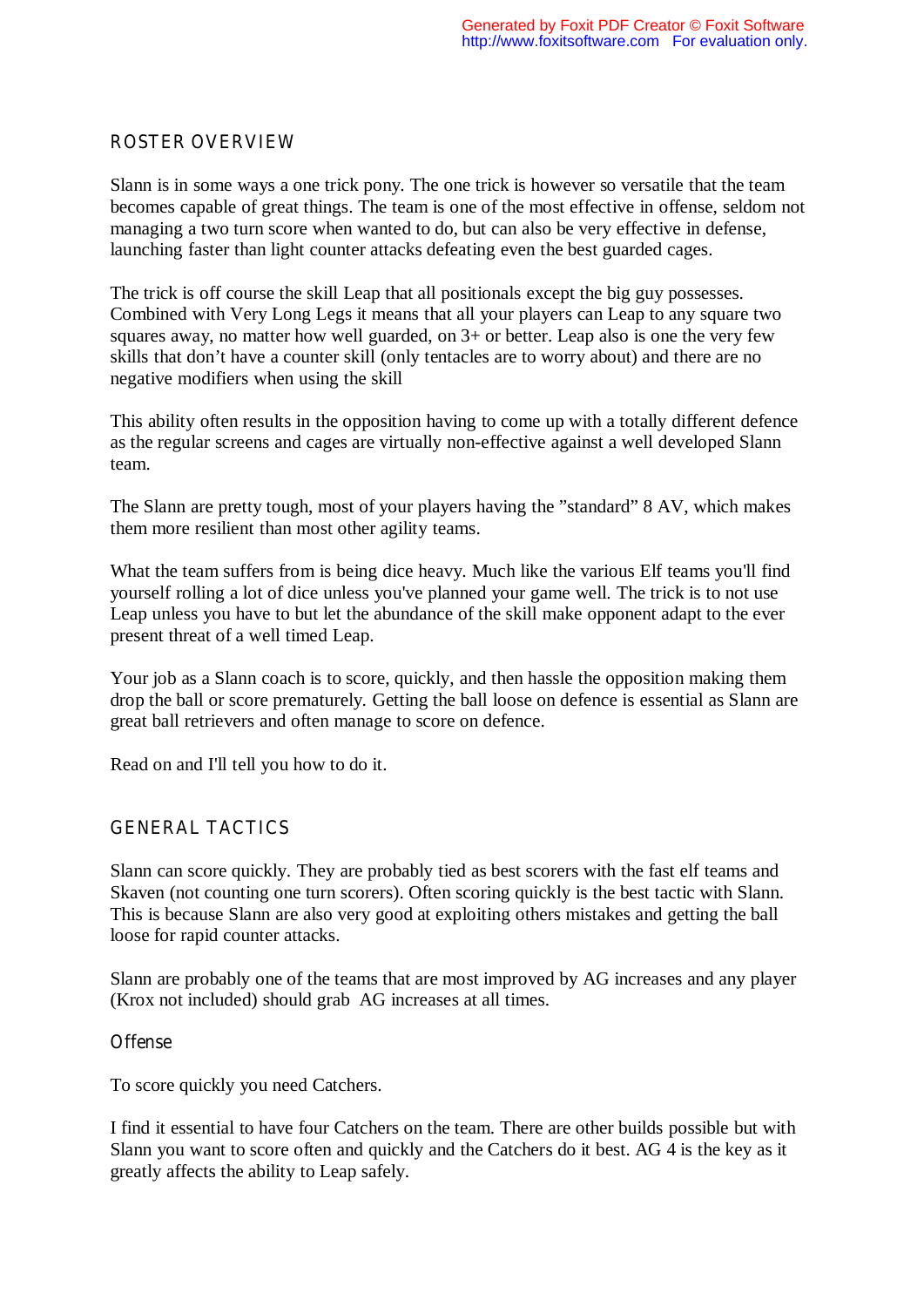For a secure and effective 2 turn TD attack go for the flanks. With the easy Leaps that Catchers are capable of this attack is very hard to defend against.

The Flank Leap 2 Turner

 $P=$  any player,  $C=$  catcher  $- - P - |$  $- - C$  |  $- - P - |$ 

This move is safer if the players are Side Step:pers. Watch out for opponents with Frenzy!

Attacking pretty much does it self as long as you keep the Catchers on the field.

#### **Defence**

No cage is safe from the Slann. The access to easy, and ready available, Leaps makes Slann do "impossible" things on the pitch.

On defence it's essential that the Slann teams gets access to Guard. Leap provides you with an ability to get into even the most defended cage. Once you're there you can mark the cagers and get a 1 dice blitz as long as the other team has no Guard:ers. But to get the all important 2 block dices you need a supporting Guard:er leaping in before your blitzer. More on this later.

Another very important skill for Slann defence is Strip Ball. You want the ball loose and Strip Ball makes this happen. Make sure to get a few Strip Baller:s early on. This also makes Wrestle a superior skill in comparison to the conventional Block as there is no counter defensive skill to Wrestle. When you get a player with Wrestle and Strip Ball (+ Tackle) the magic will start happening… Make sure to have a Catcher ready to pick up the ball after a blitz. I always try to save a Catcher's move until the blitz is done.

Leap makes it possible to swarm the defensive half of the pitch and get players behind the first line to put pressure on the ball handlers. Put your Catchers close to the LOS, behind your first line, ready to swoop in and paint the backfield with your tackle zones and also pick up the occasional loose ball.

Slann on defence, more than any other team, is ready to exploit your opponents' mistakes/fumbles. With AG4 and Leap you are great at getting to hard to reach places and picking loose balls. Try to keep a catcher at 7 squares from the opponents TD zone in case the ball gets in your hands.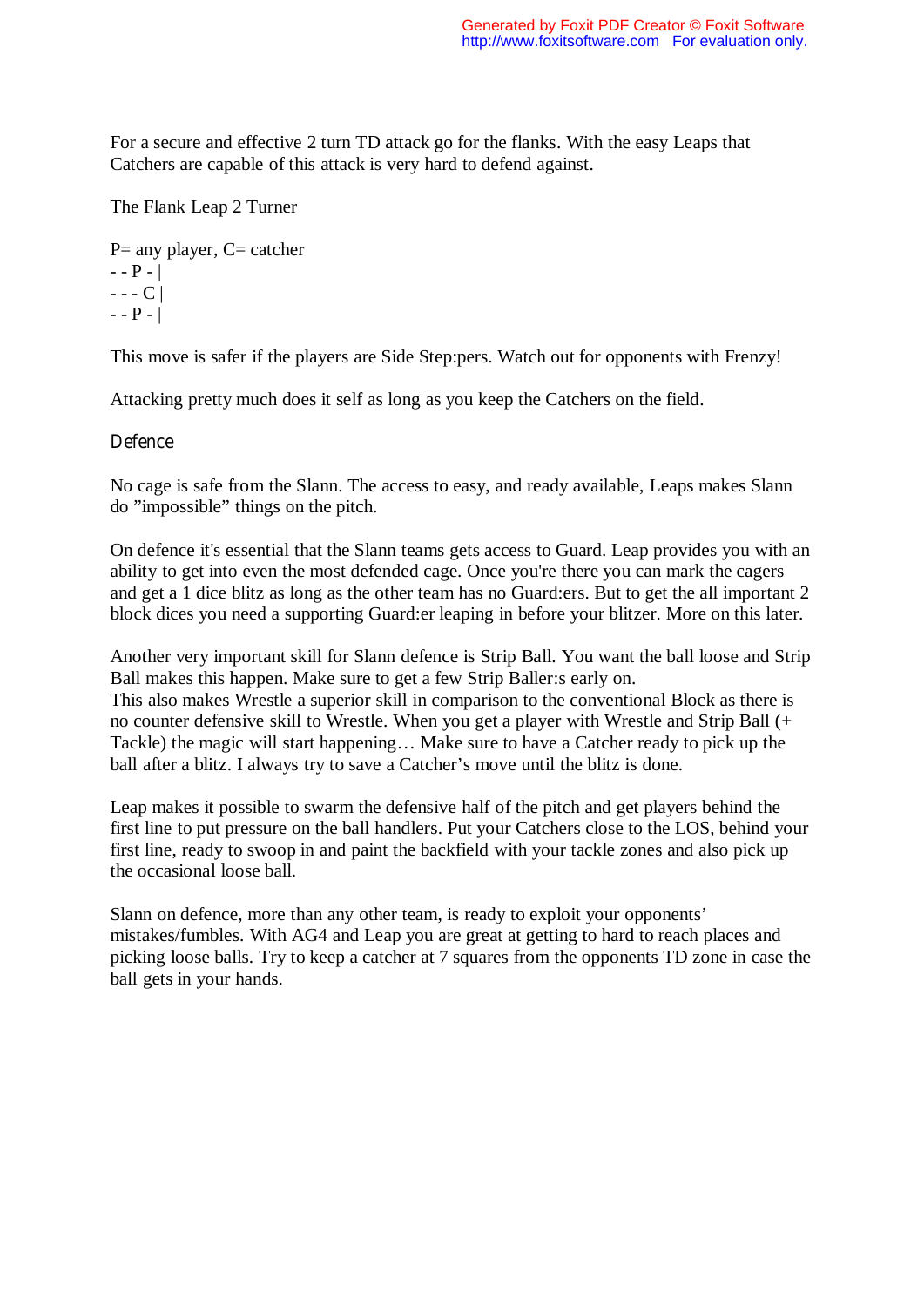## LINEMEN

Don't underestimate these guys. They are the affordable grunts of the team but they are more than capable in comparison to the fodder of many other teams.

At 60K you get a human lineman that Leaps anywhere on a 3+. That's a bargain. The trick however is to not use the skill if you don't have to. Remember that they are capable as they are and Leaping is just a plus. To Leap all the time will eat re rolls like candy.

I recommend using your Linemen for doing your blitzing. The guys named Blitzers are better for other uses (see below).

Being grunts the Linemen are the ones to man your scrimmage line (LOS). Wrestle is great for these guys. Block is an option if you want to cause damage.

As I already said you should trust the Linemen to do your blitzing. With Wrestle, Strip Ball and Tackle you get blitzers that are as good as they get for getting the ball loose. And that's just what you want.

One guy should have Kick. Often your opponent fails his pick up, and when that happens you want the ball close so you can exploit that.

Below I call these two types of Linemen Hitters and Grunts. You want around 4 Hitters (they are most important and can do LOS-duty in need) and the rest Grunts.

Hitters: Normals > Wrestle, Strip Ball, Tackle (consider choosing Strip Ball first for one hitter) Doubles > Guard  $Strength > Yes!$ Agility  $>$  Yes!  $MA/AV > E$  ither is OK but only if you already have a guy with the essential skills above.

Grunts: Normals > Wrestle, Fend Doubles > Guard  $Streneth > Yes!$ Agility > Yes! But if so make him a Hitter instead.  $MA/AV > AV$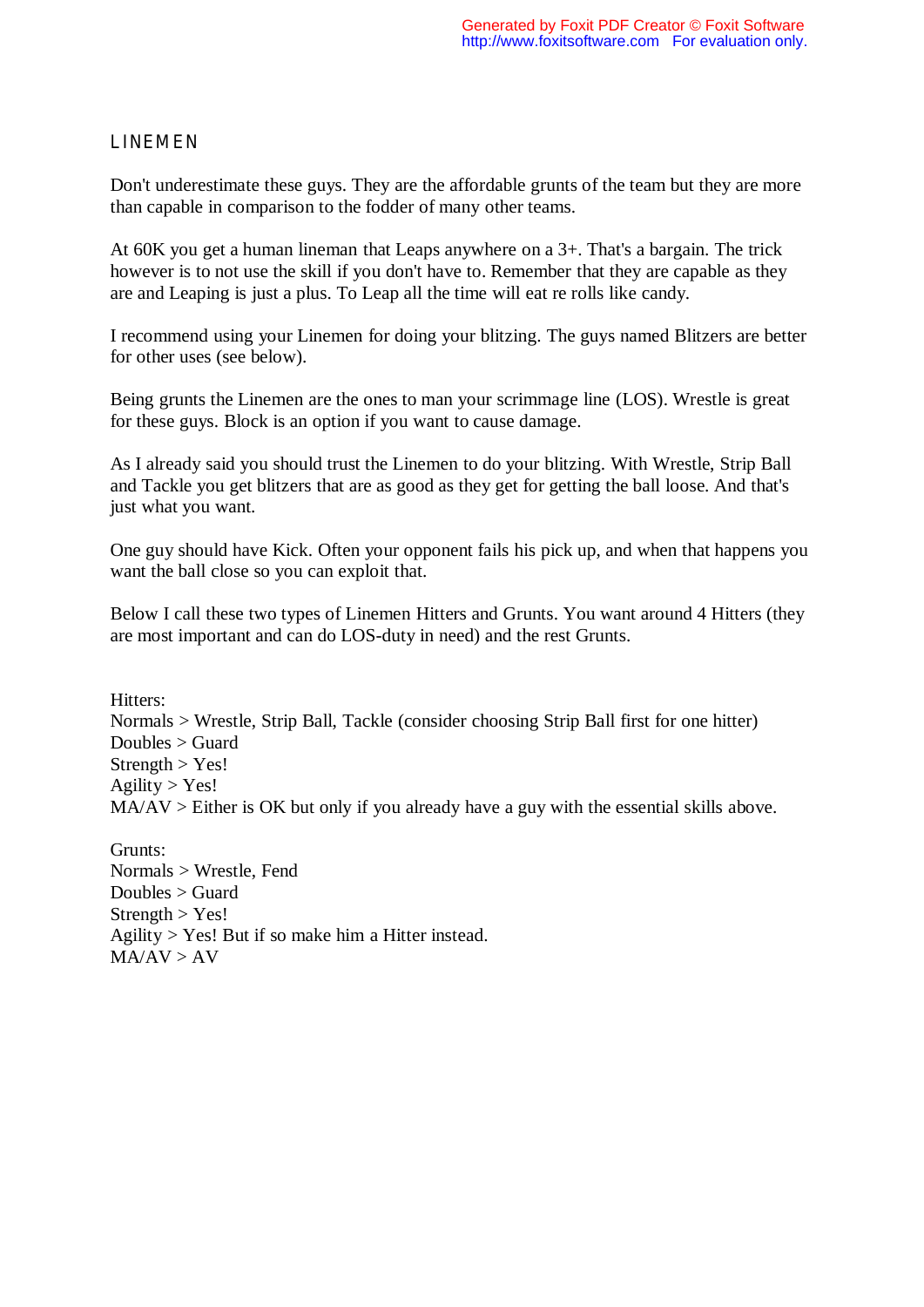#### BLITZERS

These are the controversial guys! They're named blitzers but have no blitzing skills. Many players are still using them for blitzing, perhaps because that what they think they should do... Don't be fooled. There are much better uses for them. At 110K they are among the most expensive rookies in the game and if you buy them for your team make sure you get value for your money.

What do you get? At an extra 50K in comparison to a Lineman, you get + MA, Diving Tackle and Jump Up. This is an unusual combo, and one that you would not likely choose for a star player, but it's not in any way useless. Diving Tackle is an irritating skill for an opponent and goes well with M 7 for getting him to best position to mark opponents, but is it worth the mighty 110K you pay, and does it stack well with Jump Up? Nope… Jump Up is also a great skill but still the combo is strange and the cost is high.

But the Blitzers are an essential part of a good Slann build. As told earlier Slann benefits greatly from having access to Guard and Blitzers are the only positionals that can choose Strength skills on a regular roll. So one of the most important roles that Blitzers have, is providing your team with the much needed Guard.

Guard is a passive skill and that compliments very well with Diving Tackle. If going this route you can stack up with Side Step (or Stand Firm) which together with Block makes a very irritating player capable of stymieing the opponents' offense.

You can off course use them as blitzers too. If going that route Mighty Blow and Piling On makes them excellent killers in the style of Norse Berserkers. I however feel that this is a waste of TV and takes the whole team in a direction I feel that other teams do better. Just remember that a decent killer costs 150K (Block and Mighty Blow) and good one 170K (Block, Mighty Blow, Piling On). For that sum you get a great blitzer (Lineman + Wrestle + Strip Ball = 100K ) AND a regular Lineman (60K) or you give out enough Team Value (TV) to let your opponent add a chainsaw + bribe… Blitzers are hard to skill so if going the killer route, consider giving him Mighty Blow first.

I recommend fielding two Blitzers and to use them as supporters/defensive players. I advise against using all four Blitzers available as this makes a huge impact on your TV that wont show in your team's performance.

Supporter: Normals > Guard, Block, Side Step/(Stand Firm), Dodge Doubles > Nah  $Strength > Yes!$  $A$ gility > Yes!  $MA/AV > AV$ Killer: Normals > Block, Mighty Blow, Piling On, Tackle Doubles > Nah  $Strength > Yes!$  $Aqility > Yes!$  $MA/AV > Any$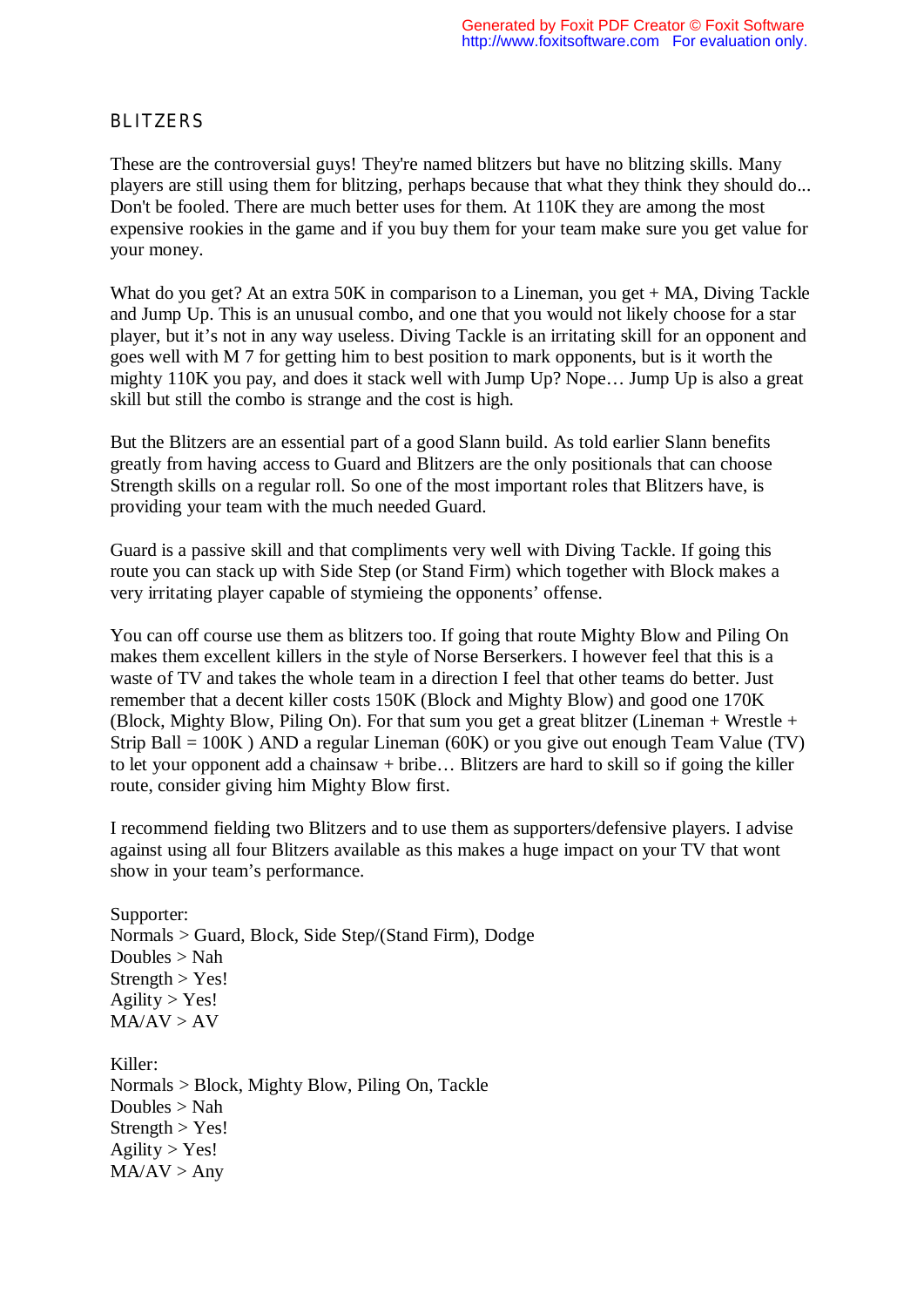## **CATCHERS**

The Slann live by their Catchers. They are the ones that make or break the team. The Catchers have AG4 and Very Long Legs, which makes them Leap on 2+! This combined with a good move of 7 makes them extremely mobile.

I recommend having four Catchers on the roster at any time. Much like some people use Gutter Runners I place one in the backfield to act as a thrower, using that AG4 to work magic. The other three are placed as far up front as possible to advance and score in the next turn.

On defense the Catchers screens and stand ready to act once the ball hits the ground. Try to get at least one Catcher behind the offensive line ready so that you're always in scoring position.

If you're lucky enough to get an AG increase, get Sure Hands next. No loose balls are safe for this guy.

I find Dodge to be their most important skill. It makes them better survivors plus increases their mobility. Next give one of them Side Step for those sideline rushes. For the others, choose Block before Side Step.

If you roll a double, get Guard. Guard on a player with AG4 is brilliant!

Normals > Dodge, Block, Side Step Doubles > Guard (every time!), consider Pass the second time.  $Strenight > Yes!$  $A$ gility > Yes!  $MA/AV > AV$  is nice MA also.

#### KROXIGOR

Some like big guys some don't. You do need someone to soak up blocks and Kroxigors are with their Prehensile Tails very good at marking opposition.

For Slann I feel that the Krox benefits most from being mobile thus making Break Tackle the first skill to take. Stand Firm is the other choice if you like him to mark oppostition and soak up damage.

Another way to keep the Krox mobile is to make him such a threat that your opponent will hesitate to mark him. Piling on is great for that. Also it helps the Krox stack some SPP.

Normals > Break Tackle/Piling On, Guard, Stand Firm Doubles > Block, Block, Blockety Block. Strenght > Consider Block instead... Agility  $>$  Nah... MA/AV > None is my favourite but either is a valid choice. I'd get a skill instead.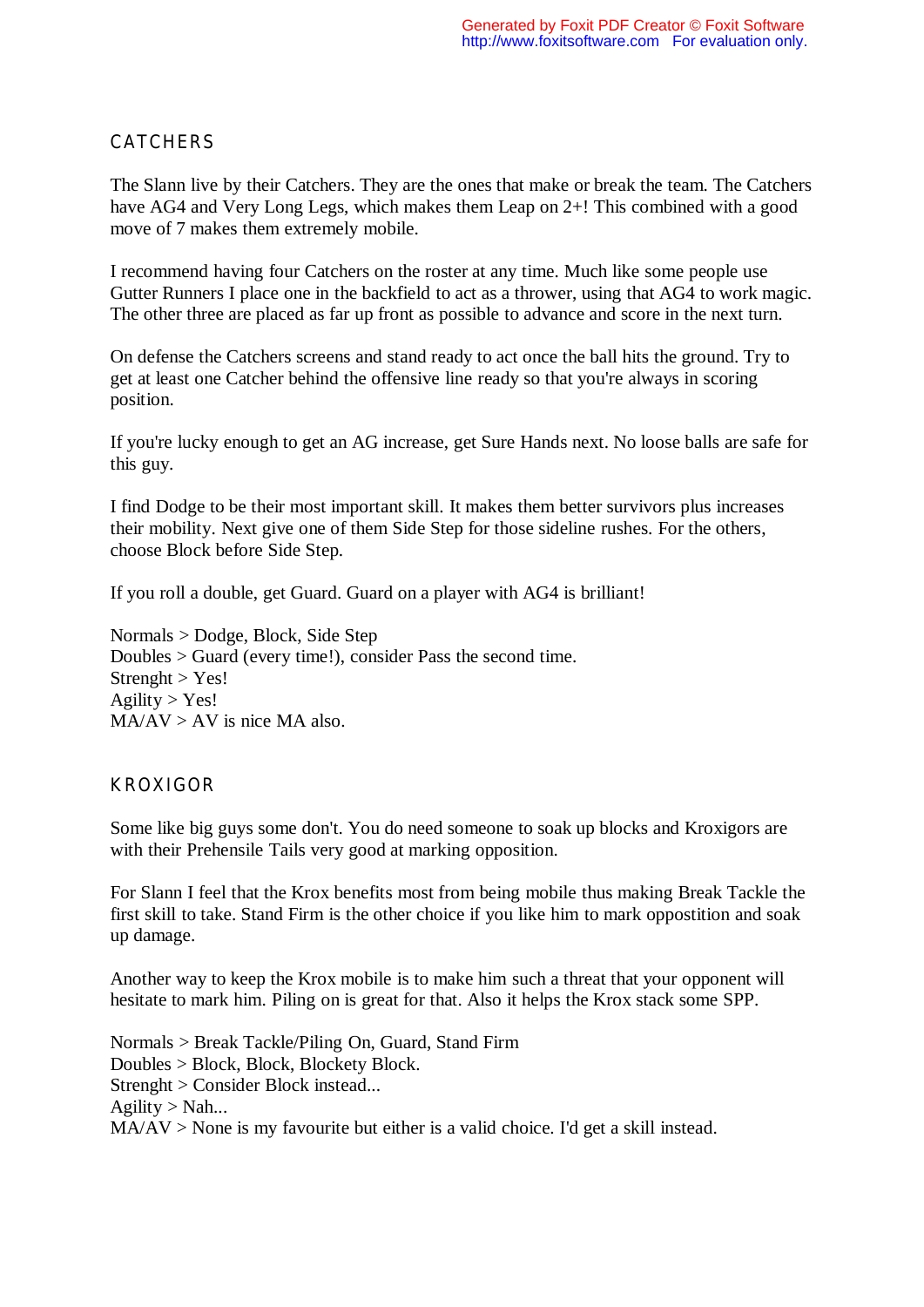# STARTING ROSTERS

As I've told you I'm a firm believer that Slann stand and fall with their Catchers. So to no surprise I recommend all four catchers from the go.

Yes, they will hog alot of the SPPs but a developed Catcher is a good Catcher. Just make sure that you occassionaly try to score with a Lineman or Blitzer.

The Blitzers are overpriced for what they do (which is support and provide guard plus mark oppostition) and using all four slots will raise you TV above what is good for the team. Still you need guard and waiting for those double rolls can take a while...

## Balanced, my recommendation:

4 Catchers 2 Blitzers 5 Linemen 3 RR 10 banked for Apo

# Catchers galore:

4 Catchers 7 Linemen 5 RR

# Balanced, (Re Rolls for leaping and risky plays):

4 Catchers 1 Blitzer 6 Linemen 4 RR 10 banked for Apo

# Kroxigor (balanced with a Blitzer for guard, but few RR):

Kroxigor 4 Catchers 1 Blitzer 5 Linemen 2 RR 30 banked for Apo

# Alt. Kroxigor (3 Catchers (gasp!) but more RR):

Kroxigor 3 Catchers 7 Linemen 4 RRs